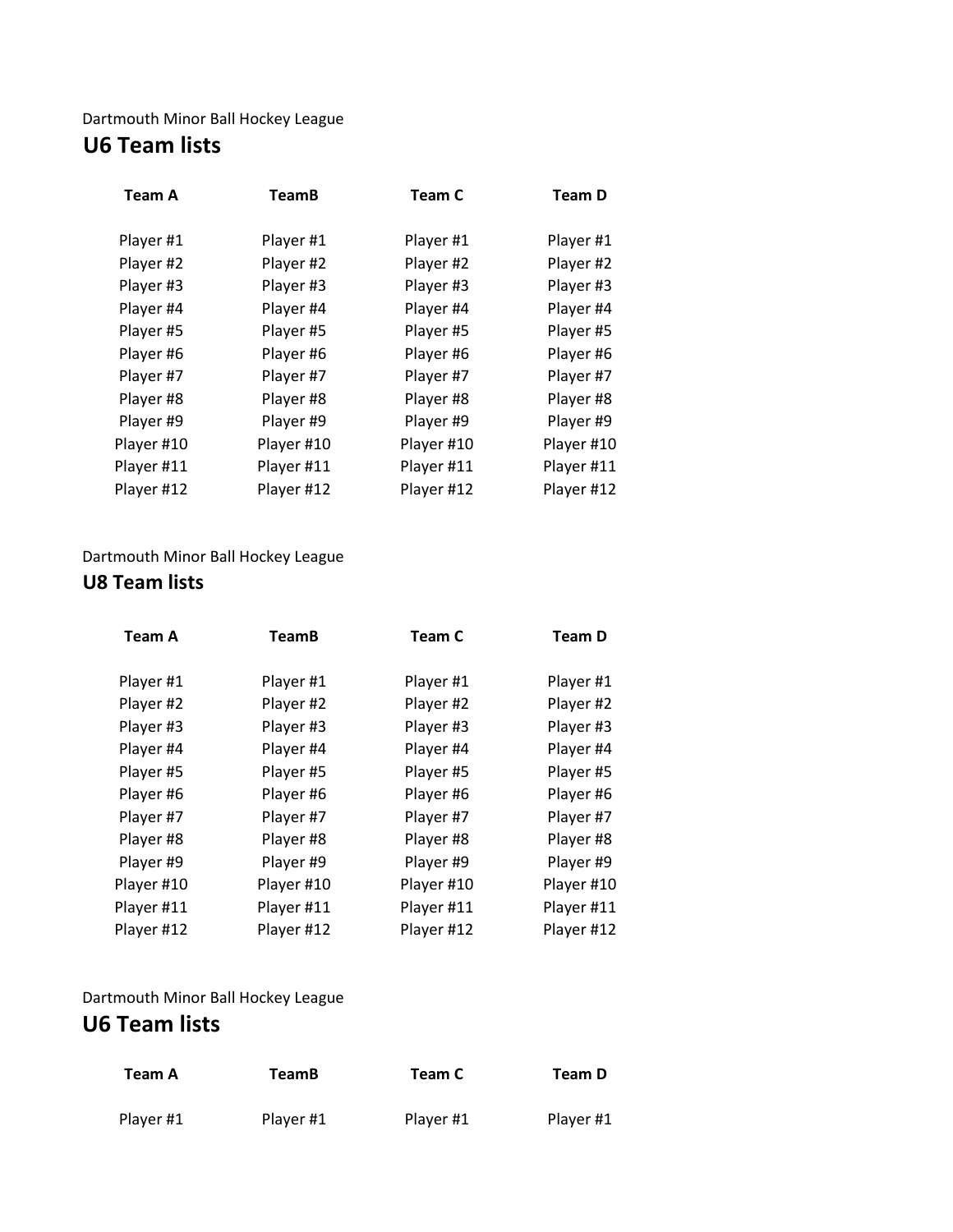| Player #2  | Player #2  | Player #2  |
|------------|------------|------------|
| Player #3  | Player #3  | Player #3  |
| Player #4  | Player #4  | Player #4  |
| Player #5  | Player #5  | Player #5  |
| Player #6  | Player #6  | Player #6  |
| Player #7  | Player #7  | Player #7  |
| Player #8  | Player #8  | Player #8  |
| Player #9  | Player #9  | Player #9  |
| Player #10 | Player #10 | Player #10 |
| Player #11 | Player #11 | Player #11 |
| Player #12 | Player #12 | Player #12 |
|            |            |            |

## Dartmouth Minor Ball Hockey League

# **U10 Team lists**

| <b>TeamB</b> | Team C     | <b>Team D</b> |
|--------------|------------|---------------|
|              |            |               |
|              |            | Player #1     |
| Player #2    | Player #2  | Player #2     |
| Player #3    | Player #3  | Player #3     |
| Player #4    | Player #4  | Player #4     |
| Player #5    | Player #5  | Player #5     |
| Player #6    | Player #6  | Player #6     |
| Player #7    | Player #7  | Player #7     |
| Player #8    | Player #8  | Player #8     |
| Player #9    | Player #9  | Player #9     |
| Player #10   | Player #10 | Player #10    |
| Player #11   | Player #11 | Player #11    |
| Player #12   | Player #12 | Player #12    |
|              | Player #1  | Player #1     |

## Dartmouth Minor Ball Hockey League

## **U13 Team lists**

| <b>Team A</b> | <b>TeamB</b> | Team C    | <b>Team D</b> |
|---------------|--------------|-----------|---------------|
| Player #1     | Player #1    | Player #1 | Player #1     |
| Player #2     | Player #2    | Player #2 | Player #2     |
| Player #3     | Player #3    | Player #3 | Player #3     |
| Player #4     | Player #4    | Player #4 | Player #4     |
| Player #5     | Player #5    | Player #5 | Player #5     |
| Player #6     | Player #6    | Player #6 | Player #6     |
| Player #7     | Player #7    | Player #7 | Player #7     |
| Player #8     | Player #8    | Player #8 | Player #8     |
| Player #9     | Player #9    | Player #9 | Player #9     |